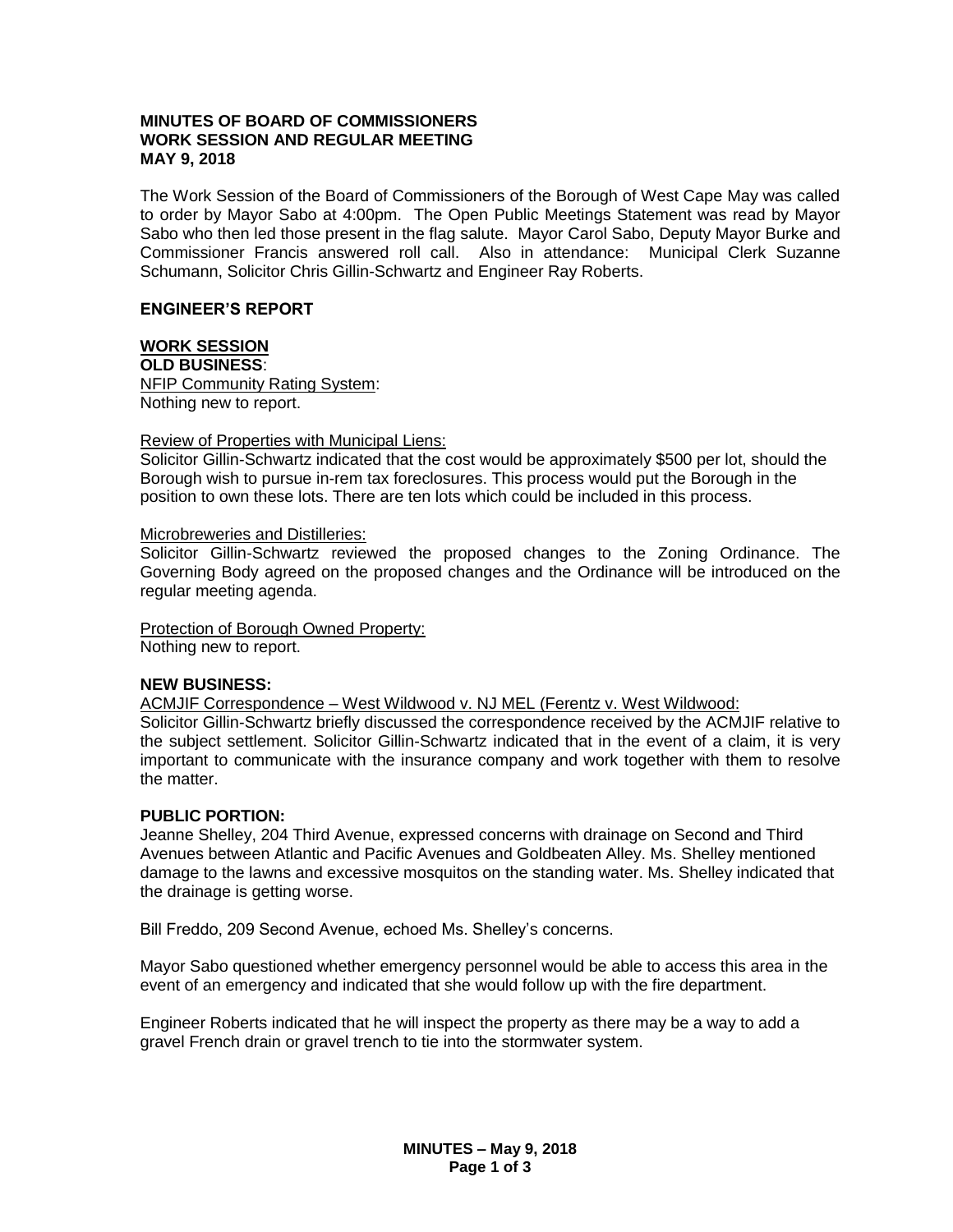## **REGULAR MEETING**

**CONSENT AGENDA**: On motion of Commissioner Francis, seconded by Deputy Mayor Burke, the following Consent Agenda was unanimously approved on roll call vote.

Proclamation for Loyalty Day

Minutes:

April 25, 2018 – Work Session and Regular Meeting

Ordinances for Introduction and Publication:

| 539-18 | An Ordinance Amending Section 27 of the Borough Code Regarding |
|--------|----------------------------------------------------------------|
|        | Permitted Uses in the Commercial Districts                     |
| 542-18 | An Ordinance Amending Section 6 of the Borough Code Regarding  |
|        | Alcoholic Beverage Control                                     |

Resolutions:

- 97-18 Confirmation of Officials for Joint Insurance Fund and Municipal Excess Liability Fund 98-18 Release of Performance Guarantee for Block 34, Lot 14 – Margaret Steger
- 99-18 Authorizing Remington & Vernick to Perform Tax Map Update
- 100-18 Insertion of Special Item of Revenue Pursuant to N.J.S.A 40A: 4-87, Chapter 159
- 101-18 Resolution Authorizing Sale of Fire Truck from the Borough of West Cape May
- 102-18 Release of Unexpended Escrow Fees Mark Alden Lukas & Edward Celata
- 103-18 Bill Payment

## **NON-CONSENT AGENDA**

Ordinances for Second Reading and Public Hearing:

541-18 An Ordinance Amending Section 6 of the Borough Code regarding Alcoholic Beverage Control

*Mayor Sabo opened the public hearing. When no one wished to speak, the public hearing was closed and Deputy Mayor Burke made a motion, seconded by Commissioner Francis, to adopt Ordinance 540-18. The motion was carried unanimously on roll call vote.*

## Resolutions:

104-18 Closed Session – Contract Matters (Shared Service Agreement – Municipal Court Administrator)

*Commissioner Francis made a motion, seconded by Deputy Mayor Burke, to approve Resolution 104-18. The motion was carried unanimously on roll call vote.*

### 105-18 Authorizing Entry of Shared Service Agreement for the Services of a Municipal Court Administrator with the City of Cape May

*Commissioner Francis made a motion, seconded by Deputy Mayor Burke, to approve Resolution 104-18. The motion was carried unanimously on roll call vote.*

## **COMMISSIONER REPORTS**

Commissioner Francis addressed a resident concern on Stevens Street regarding the placement of stop sign and Engineer Roberts indicated that he would take a look at the placement. Commissioner Francis also spoke about the upcoming Borough Yard Sale on Saturday, May 12<sup>th</sup> and Bulk Trash on Wednesday, May 16<sup>th</sup>.

Deputy Mayor Burke attended the Loyalty Day celebration on May 1<sup>st</sup> at Wilbraham Park and spoke about the upcoming event on May  $19<sup>th</sup>$  at the Nature Center of Cape May "Attracting Butterflies and Hummingbirds to your Garden" and is free for West Cape May residents.

> **MINUTES – May 9, 2018 Page 2 of 3**